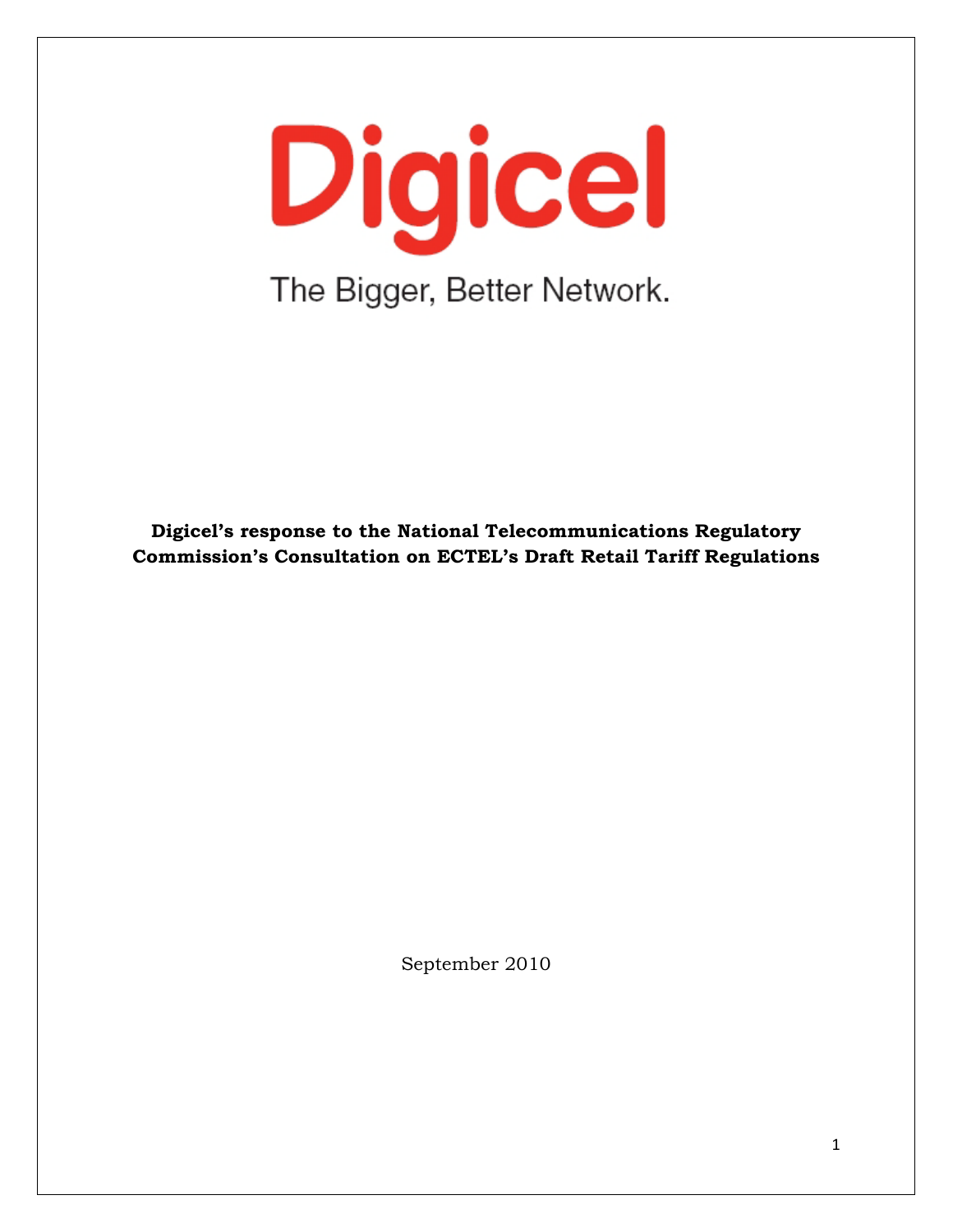For ease of reference, Digicel has followed the numbering scheme which is included in the Consultation Document when providing its comments. The succeeding comments are not exhaustive and Digicel's decision not to respond to any particular issue raised in the Consultation Document or any party does not necessarily represent agreement, in whole or in part with ECTEL and the Commission on these issues; nor does any position taken by Digicel in this document mean a waiver of any sort of Digicel's rights in any way. Digicel expressly reserves all its rights.

Any questions or remarks that may arise as a result of these comments by Digicel may be addressed to: -

Helga McIntyre

Head of Legal & Regulatory, EC

Tel: [246] 467-7028

Fax: [246] 426-3444

Email: [helga.mcintyre@digicelgroup.com](mailto:helga.mcintyre@digicelgroup.com)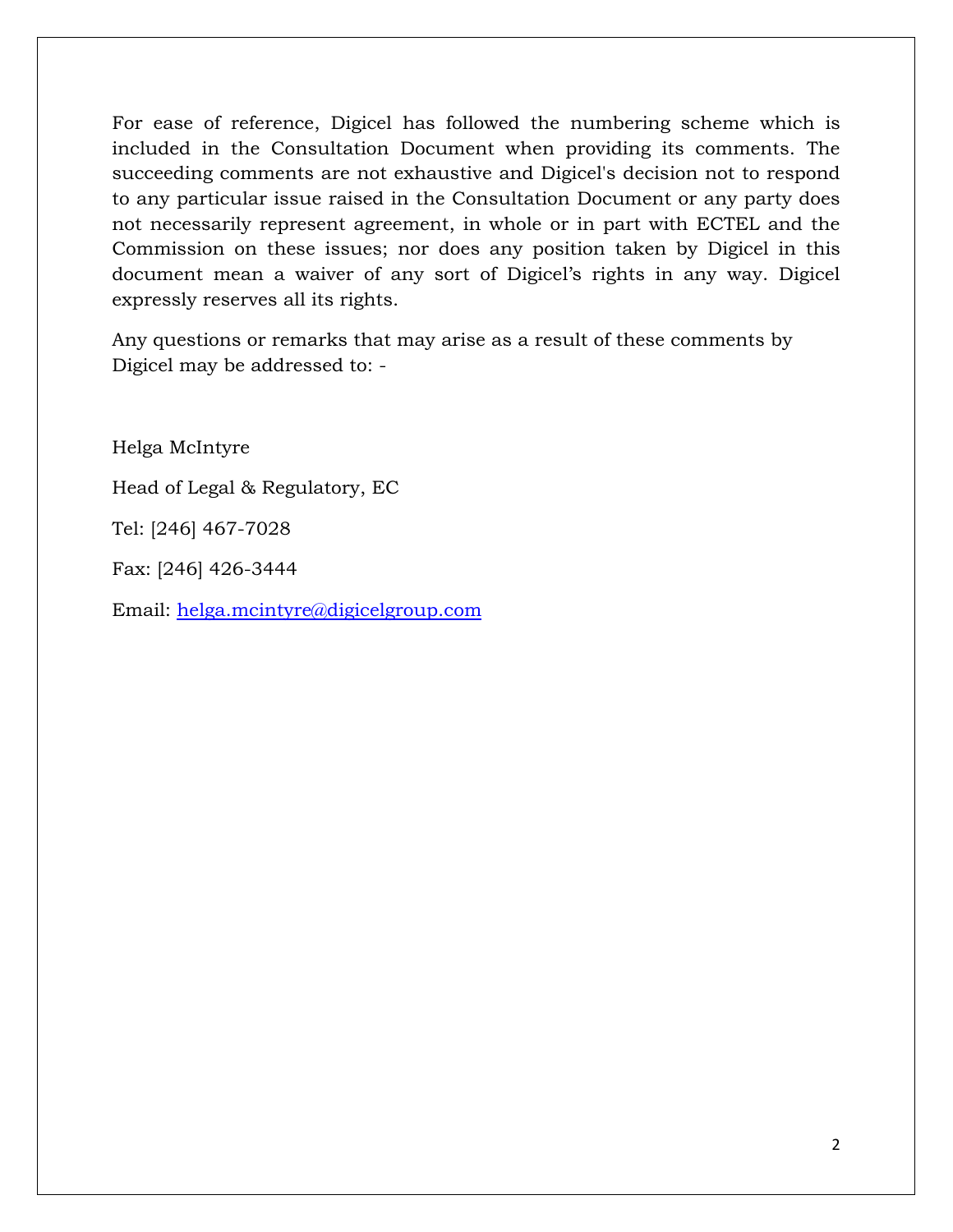## **Overall Comments**

The Commission and ECTEL are proposing to take extraordinary and perhaps unprecedented steps in modern regulation in terms of the levels of their duties to control and intervene in the retail pricing of non-dominant telecommunications providers.

Even if the Regulations applied solely to dominant providers they would be very interventionist. Applied as they are in many areas to non dominant providers, the proposals seem to have echoes of command and control government – an approach which has proven to be a huge economic failure.

There is a vast amount of literature, experience and evidence on the promotion of competition and the crafting of the divide between dominant providers versus others. Only providers which are dominant in particular markets can distort competition, and pricing controls are only relevant in those circumstances. Those are the only instances in which there should be the potential to regulate the pricing of providers, and even then only if absolutely necessary. Competition is the regulator in markets where dominance does not exist. Competition is recognised in modern regulation as the best regulator in the absence of dominance.

The proposed controls on non-dominant providers are competition killers. As one example the strict requirements on what kind of tariffs a new entrant may implement will severely undermine its chances of establishing a foothold in the market. Further, the requirement to prove its pricing is above long run average incremental cost (LRAIC) would be exorbitantly expensive and time consuming and either put some providers, especially small entrepreneurs, out of business or stop them entering the market in the first place. Moreover there is no single right answer to what LRAIC is for any provider. There are many potential answers. This is an area subject to a huge amount of argument and debate. Different regulators, consultancies and operators will arrive at different LRAIC prices depending on the approaches they take and the assumptions they make when populating cost models. Arguments about the LRAIC of a new service could drag on for long periods.

In addition, it seems to us that these regulations have been drafted on the basis that most of the burden of implementing this excessive volume of regulation is placed virtually on the shoulders of the providers. Providers are confined to a very narrow path in terms of how they can price and, moreover, they themselves have to prove the pricing meets all the criteria stipulated. The effect of all these controls, especially on non-dominant providers may be akin,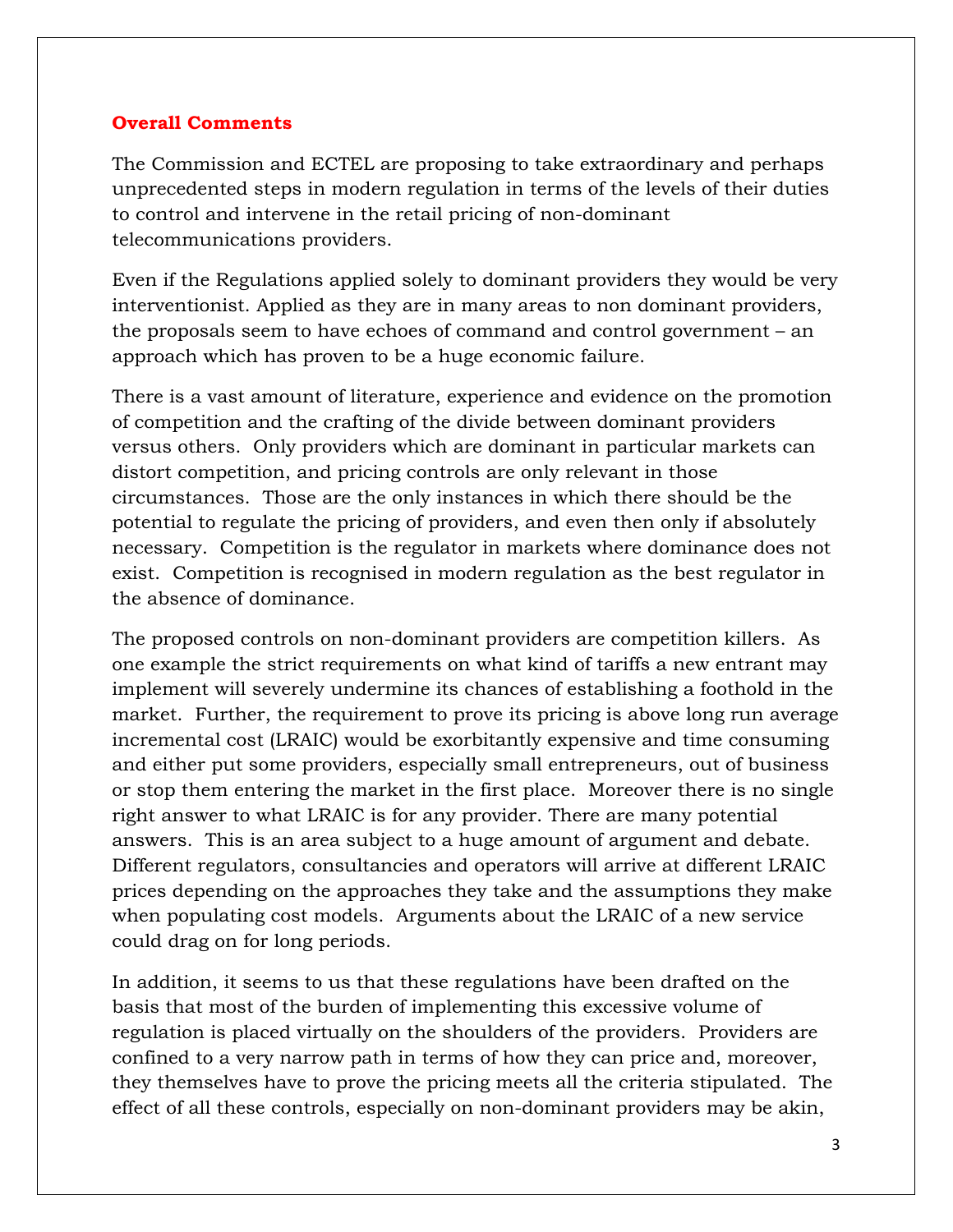metaphorically speaking, to burying the market in treacle. Competition will be stifled or choked, consumers will suffer and potential new investors may scatter. In contrast large established providers will benefit from a more secure market position in the presence of the reversion to an old style regulatory environment more conducive to regulating and maintaining a slow moving single incumbent operator.

In our very strong view retail pricing controls need to be focused solely on instances where dominance is found, and even then prices should only be regulated when absolutely necessary. Competition will regulate the market in the absence of dominance.

# **Paragraph 6 and Regulation 23: Negotiations with Individual Providers About Price Cap Schemes**

ECTEL states that it may negotiate with providers about the type of price cap scheme. We are not clear why a negotiation is necessary. This is not a commercial arrangement between two operators where there may be give and take between two parties on different matters depending on perceived importance of each matter to each of the two parties. Any price cap scheme is meant to reflect what is in the best interests of the sector overall, not what one provider may or may not be prepared to agree to.

The only circumstance in which we imagine that a negotiation might be appropriate, and then only on a transitional basis, was where there was some kind of market distortion caused by legacy regulation or a lack of regulation in the past, which needed to be weaned out of the system on some kind of glide path basis.

In the absence of such an exception, which should be made public and explicit if it exists, we believe that ECTEL should collect what information it deems appropriate, carry out its analysis, and consult publicly with all parties at the same time. No negotiation would be necessary or desirable. Any purported negotiation would afford an individual provider an unfair advantage in terms of its ability to influence the outcome. ECTEL might be particularly loathe to make an adjustment to a price cap plan if it has already spent a lot of time "negotiating" it with a particular provider. This would make it almost inevitable, despite the best intentions, that views of other providers and members of the public would be given less consideration and have less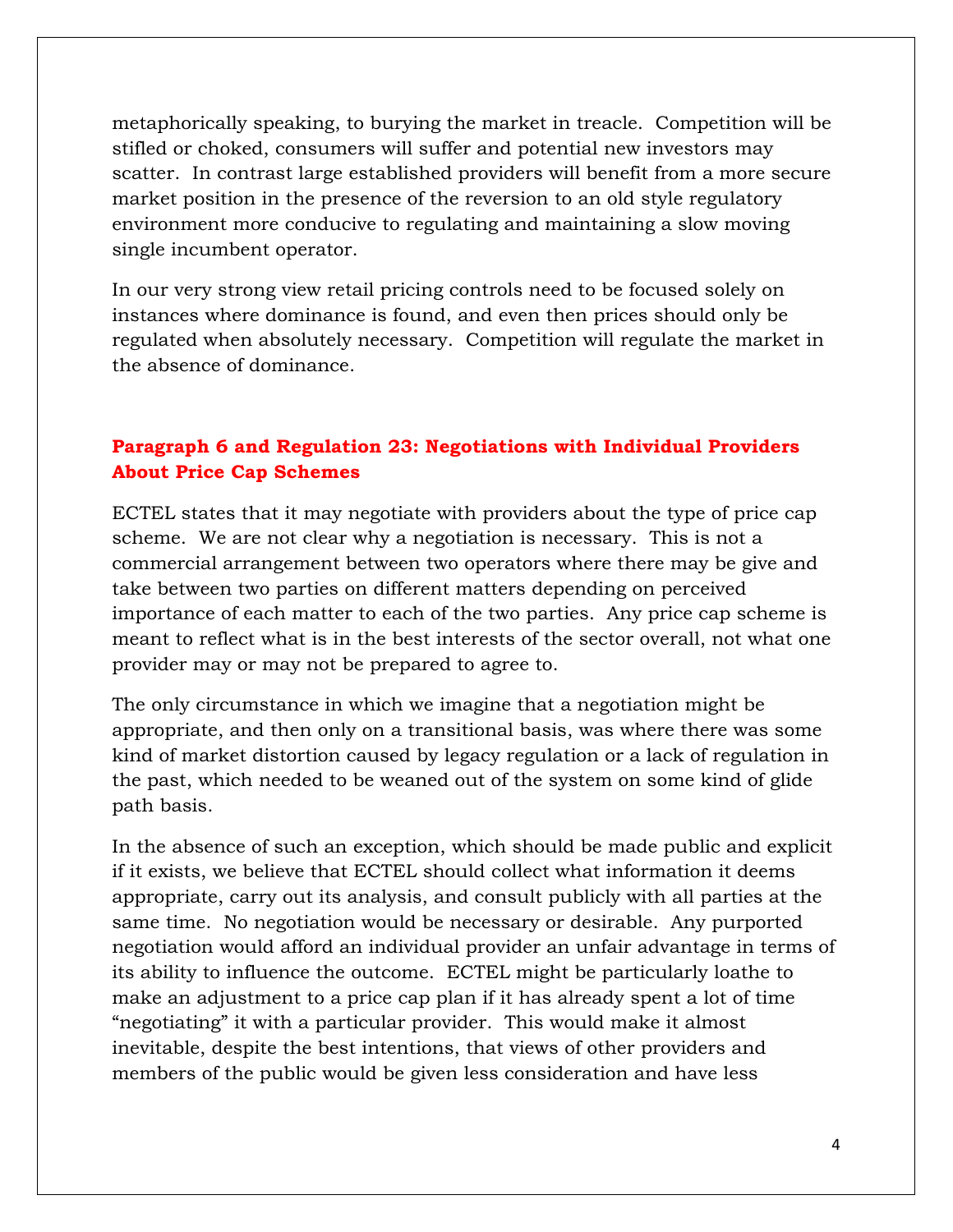influence on the outcome. The regulator's discretion would effectively be fettered.

## **Paragraph 8 and Regulation 5: Price Regulation of Non-Dominant Providers**

We do not agree that the Commission should have the power, with or without the recommendation of ECTEL, to regulate the prices of non-dominant providers. This includes the power to substitute and amend tariffs and to order compensation to be paid by a provider to customers or other providers. There are no proper guidelines to indicate when such a step might be taken. Moreover no examples are offered in terms of when this could be justified. What protects the public in terms of the price regulation of smaller operators is arguable – most regulators would argue we believe that the best protection in this case would be no regulation. There exists the potential for abuse of this kind of ill defined regulatory measure. The likely result of such regulation would seem likely to be:

1/ stymieing of the market;

2/ significantly increased risk for potential investors that will shrink investment in The ECTEL region;

3/ excessive and unnecessary demands being placed on the regulator which will distract it from more important work in terms of its impact on the public.

In contrast the dominant and non-dominant divide is well defined in law and in terms of the regulatory steps needed to define when the threshold is crossed and the remedies that are appropriate. There should be no power to price regulate non-dominant providers. If the Commission wishes to take the very unusual and perhaps unprecedented step in modern regulation of controlling the prices of non dominant operators then a separate consultation on detailed proposals about when and how this could be justified would be a necessary first step.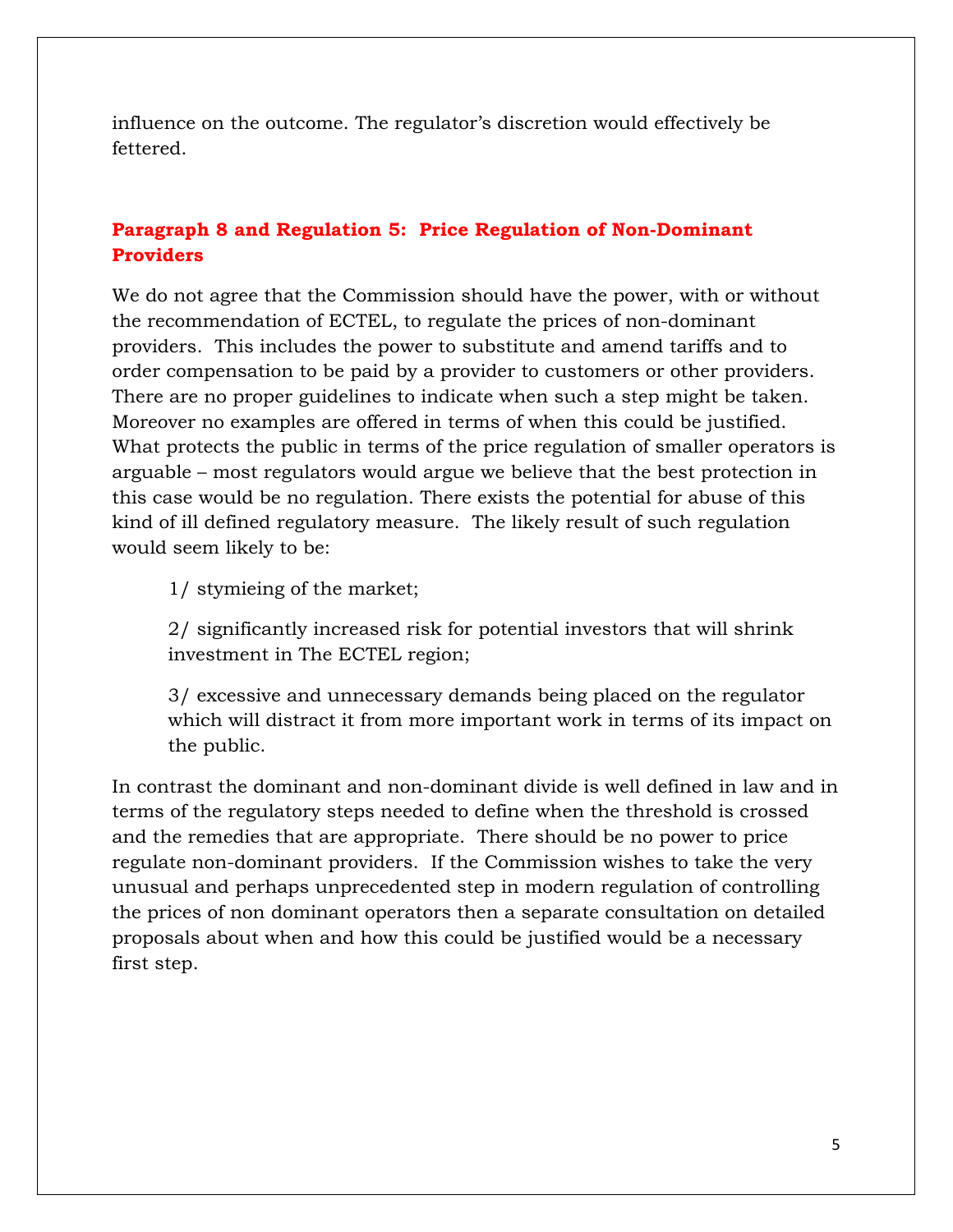## **Paragraph 10: Requirement for Commission and ECTEL to Approve Tariffs**

We understand that the proposal is that no new tariff may be approved amended or disapproved by the Commission without the recommendation of ECTEL. This applies to both dominant and non dominant providers.

It is hugely excessive and antithetical to competition to require that all new or amended tariffs for a non-dominant provider be approved by even one regulator (the Commission) let alone two if ECTEL has to approve it first. This might be considered in an environment where there was no competition or where service provision was unchanging in its nature. But the opposite is true. Telecommunications is generally very competitive and fast moving. The proposed regulation seems likely to push us backwards in time to a more static and less competitive environment rather than forwards to an increasingly dynamic and competitive one. It would result (rather similarly in some respect to one of the measures referred to above) in:

1/ the stymieing of the market;

2/ a limitation on the ability to compete and therefore making it more difficult for an operator to attempt to win market share. As a consequence discouraging potential investors and shrinking investment in The ECTEL region;

3/ excessive and unnecessary demands being placed on the Commission and ECTEL which will distract them from more important work in terms of its impact on the public;

4/ more static and higher prices for consumers;

5/ inefficient allocation of resources as providers will be less able to tailor packages to consumer demands due to the amount of time it will take to get changes improved.

## **Regulation 7: Intervention in the Tariffs of Non-Dominant Operators**

The same arguments are applicable to all control of the retail prices of nondominant operators as stipulated in clause 7. All focus in terms of determining what prices are "fair and reasonable" as referred to in 7(a) must be restricted to the pricing of operators which are dominant in particular markets. Other operators must be free to price as they see fit. What the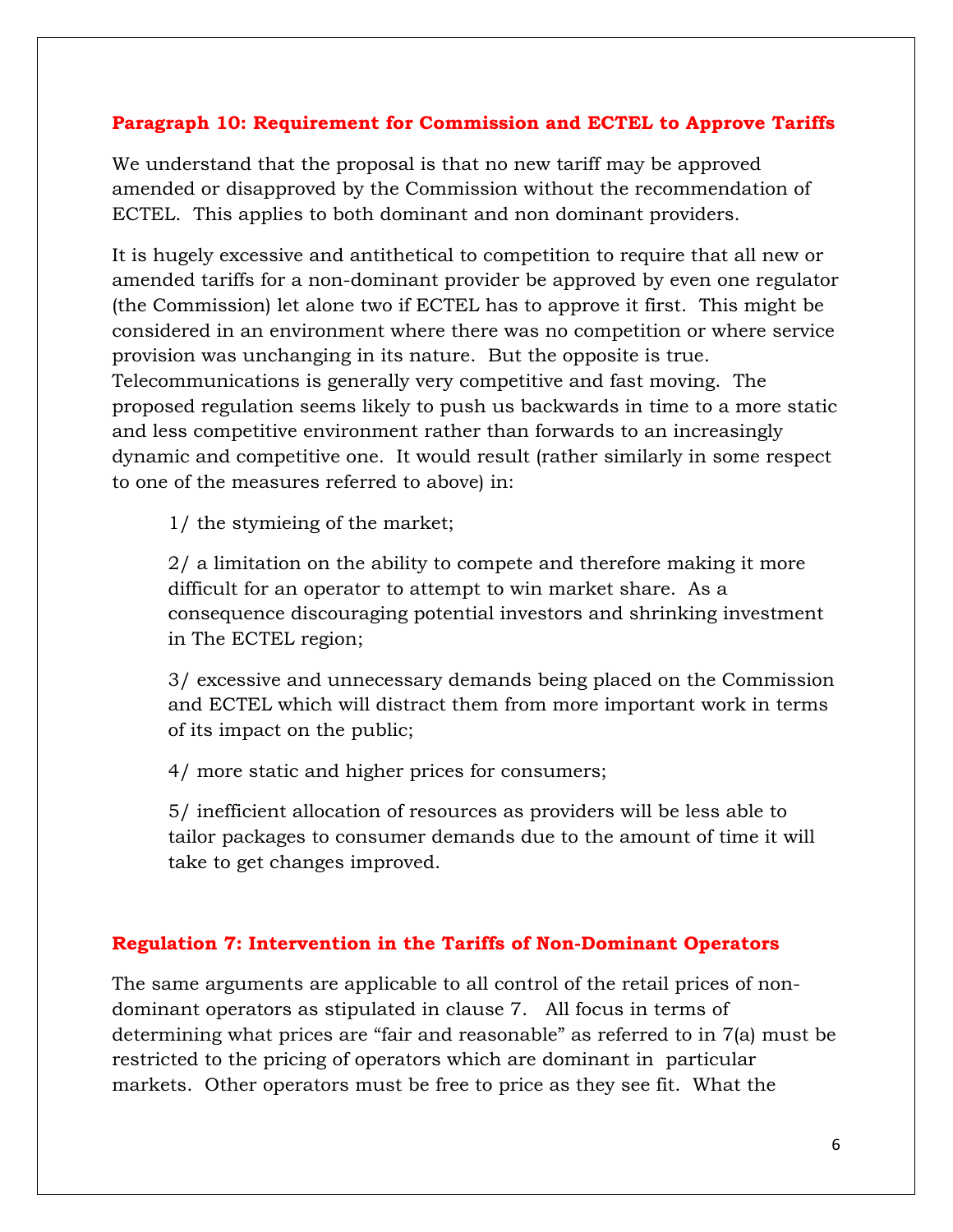Commission and ECTEL appears to be leaning towards in terms of an ability and an obligation to control the pricing of all operators, is akin to old style command and control economics which have proven to be failed policies. The level of intervention proposed flies directly in the face of the principle that competition should be the prime manner in which the market should be developed.

We were also very taken aback by the suggestion that non dominant operators are required to price above long run average incremental cost  $-7(d)$ . Again this flies in the face of all best practice.

Non dominant operators should be allowed to price as they see fit since they do not have the market power necessary to distort the market. The only chance a new entrant might have to establish itself in a market may be to provide below cost services at least for a short period (it would be unable to sustain this due to the lack of market power) otherwise it might never gain enough market share to become viable. This option must not be denied to them as otherwise competition will be undermined. Moreover it is hugely expensive to develop a LRAIC cost model to attempt to comply with this kind of requirement – it will cost at least hundreds of thousands of US dollars. Some, or many, operators simply will not enter the market if this requirement is enforced.

The same point is true of a requirement for accounting separation in  $7(e)$ . The reason that accounting separation exists as a regulatory tool is to prevent an operator which is dominant in one market from leveraging that dominance in to another market by means of a cross subsidy. It is not relevant to and must not be applied to non-dominant operators. They must be free to flow monies through their business as they wish free of such constraints. Again forcing accounting separation, which is a very costly and resource intensive exercise, on non-dominant operators will heavily discourage investment. It will also drive up costs which will then be passed on to consumers.

#### **Regulation 8: "Unreasonable" Tariffs**

Again, this regulation should not be applied, and all best practice requires that it should not be applied, to non-dominant operators. All the harm that these kinds of measures are aimed at stopping is limited to operators with market power. For example if an operator with market power attempted to implement a price rise that was "unconscionable" it would go out of business. The point is that in competitive markets competition is the regulator – that is why best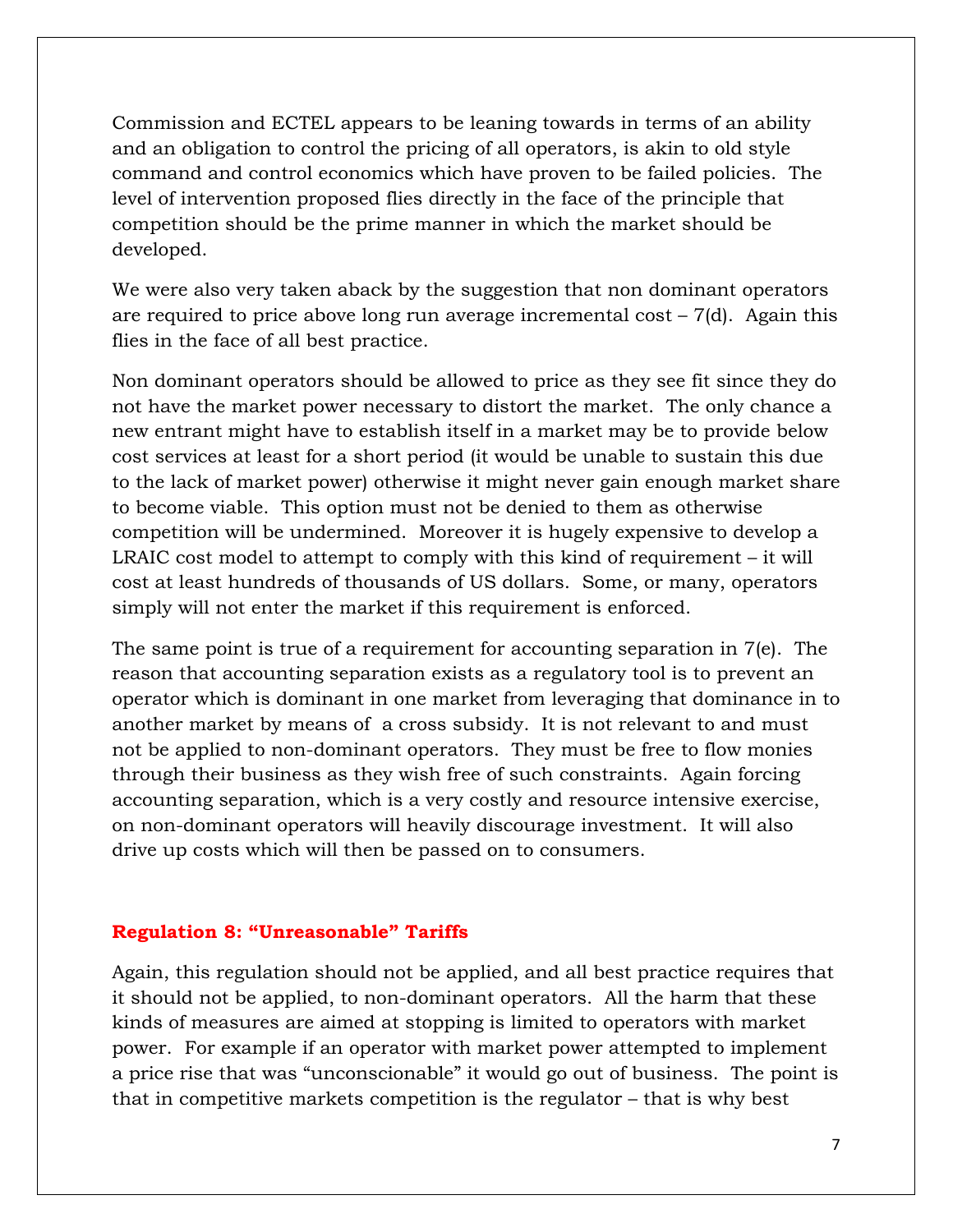practice policy is to focus on maximising sustainable competition, and only taking the draconian step of intervening in pricing where market power exists and even then only if absolutely necessary.

#### **Clause 9: Anti-Competitive Conduct**

This clause should not be included in a section applicable to all providers. This kind of regulation should only be implemented as required. Most of the section is aimed at dealing with behaviour that becomes a problem only when pursued by dominant providers. The only exception in this respect should be with respect to price fixing between operators as detailed in 9(e).

Bundling, as referred to in 9(a) for example only becomes a problem when an operator leverages dominance between markets. It is not a regulatory problem if an operator which is not dominant in any market bundles two services together. Nor is the pricing that is offered an issue in the absence of dominance.

All modern best practice regulation indicates that the market should "regulate" where there is no dominance. In a competitive market, intervention through formal regulation will in contrast be very much second best, and lead to market distortions. No matter how good it is, a regulator cannot keep up with the dynamics of, or therefore match, the outcomes from a free flowing competitive market.

#### **Regulation 10: Contract Minimum Terms**

10(2)(b) needs to be amended to allow for price increases without the ability of the customer to cancel if the price increase is a knock on effect of regulation of the provider in question.

### **Regulation 11: Billing**

It is true throughout international commerce that companies are generally not liable for consequential losses. It is the balance that society generally accepts bearing in mind that companies are the engines of the economy and should not be driven in to the ground by excessive litigation. We cannot agree therefore that consumers should be able to claim for "any inconvenience" caused. This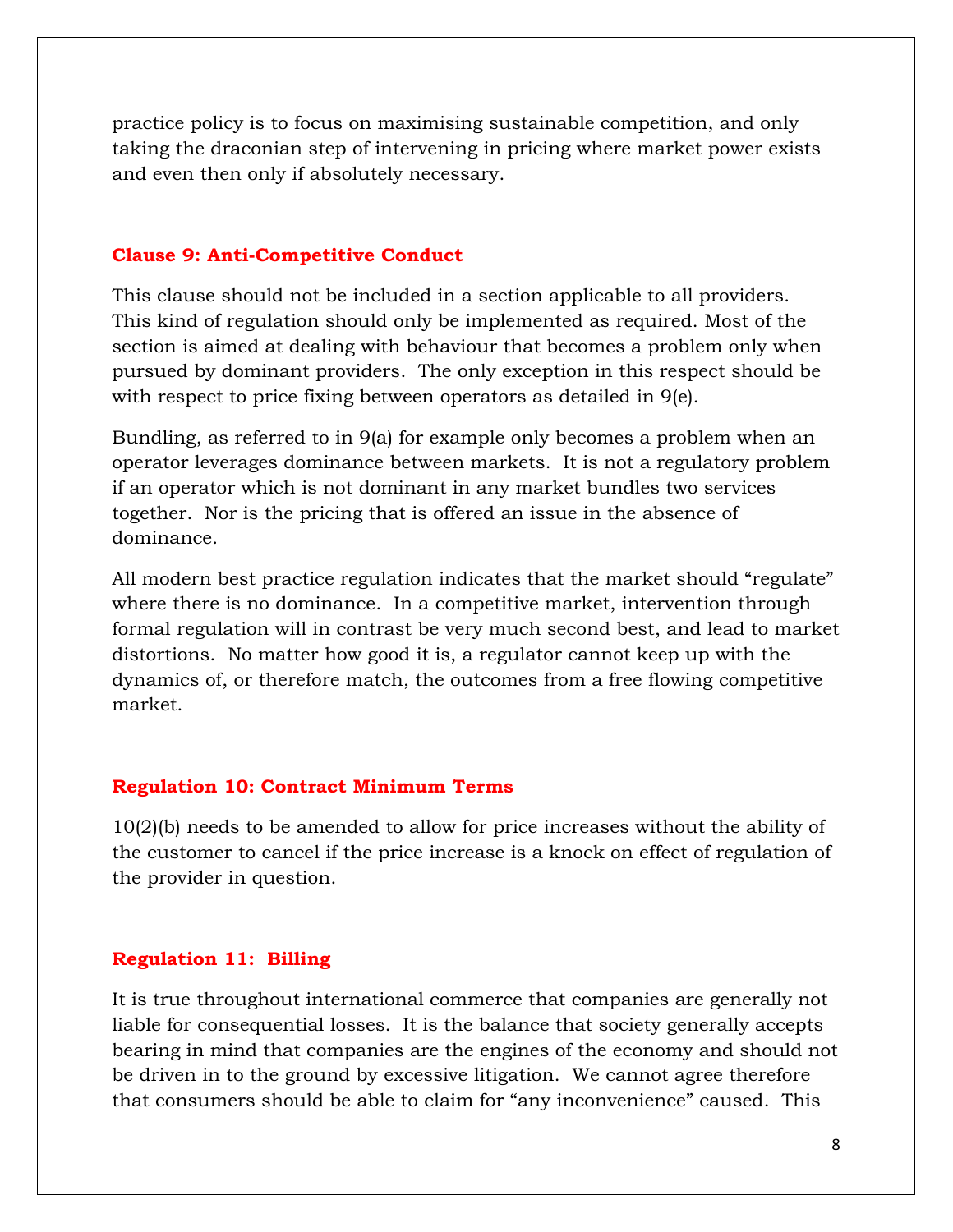phrase is not definable in a clear fashion, not circumscribed, and opens up huge scope for litigation and liability to the detriment of the providers and as a result, the majority of their customers. Suppose for example that a highly paid executive claims he spent a week on his phone bill – is the suggestion that the provider pays his salary for a week? How can the executive's actual inconvenience be proved? What if he says he lost a business contract since his phone was cut off over a billing error – is the full value of the contract recoverable?

We are very surprised that this clause has been included by ECTEL. It seems entirely inappropriate. Providers should only be liable for the services they provide. If the service is not provided the provider should reimburse the customer for any such period.

#### **Clause 13(3): Disconnection**

It is very important for operators to manage their risks and potential losses. If they do not do this they threaten their own viability and inevitably end up with higher costs which have to be passed on to customers. It seems to be common sense therefore that a customer who has been failing to pay their bills for one service should be vetted by the provider before it considers whether to provide any other service. The provider must have the right to refuse to provide services or to disconnect services if the circumstances justify it. The provider cannot be forced to provide services at a loss. Indeed, if a provider sought recovery of a debt from a customer in the courts we would expect the judge to require the provider to have done what it could to avoid a loss. The judge would take in to account the "voluntary" provision of another service by the provider to a person where the provider already knew that the person in question was one who did not pay his debts.

The rights to observe and implement reasonable loss mitigation measures should therefore not be denied to operators. Requiring operators to obtain the written consent of the Commission on a customer by customer basis by the Commission is wholly impractical. The Commission cannot be consulted in every instance in respect of matters that must be dealt with on the spot by the customer care teams of the operators. The Commission does not have the resources to deal with this. The end result would be a huge backlog of cases referred to the Commission by the operators that the Commission will not have the resources to handle.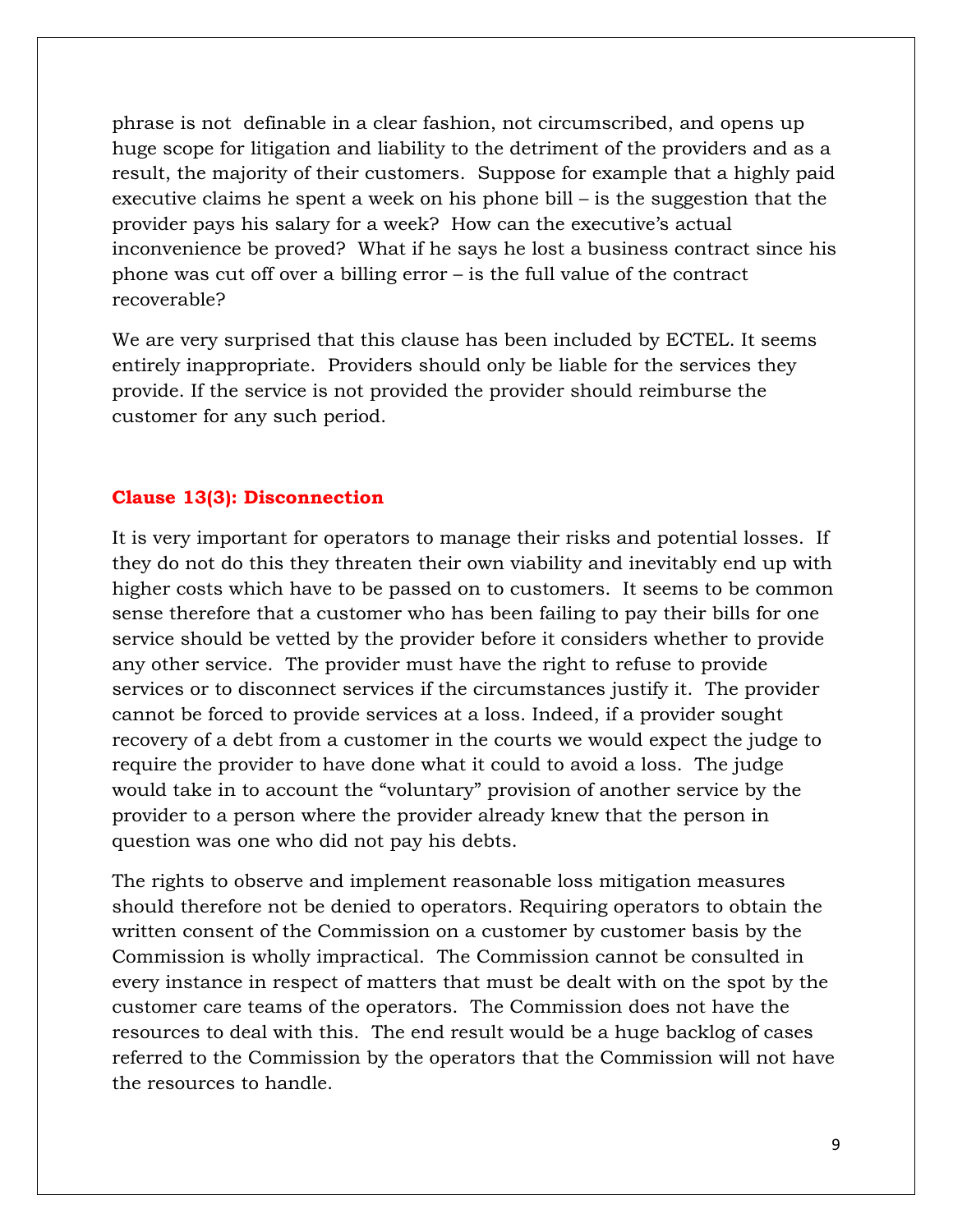If the Commission wishes to take powers here then it could perhaps take a right to agree the policies to be followed by the operators when deciding to refuse to supply, disconnect, or refuse to reconnect somebody. But the Commission should not attempt to become involved in every decision.

#### **Clause 14: Tariffs to Be Regulated**

Similar to points made above, the threshold for determining whether the Commission should intervene in pricing should be the presence of dominance. A new entrant that has just launched a service cannot be said to be dominant: the legislation should not hold out even the possibility that prices could be regulated in the absence of dominance.

Consequently, using a threshold of whether there is "only one telecommunications provider operating a public telecommunications network or providing a public telecommunications service" in 14(1)(a) is not appropriate.

Furthermore, the catch all 14(f) enabling price regulation "in the public interest" is also unnecessary in our view as this is not defined and could mean many things, and will mean different things to different people. The experience from around the world is that regulating dominant providers if necessary, will deal with public interest concerns.

#### *Clause 16: Procedure for a Declaration of Dominance*

16(2)(d) as drafted allows the Commission to draw an adverse inference from non supply of information to it, no matter whether the information is relevant or not. The clause must only apply to an information request that is both reasonable in its extent and relevant to the matter being investigated. The wording needs to be adjusted accordingly.

### **Clause 17 and 28: Sole Provider to be Deemed Dominant**

Please see our answer to section 14. It is dominance, not whether or not there is only one provider, which is the appropriate threshold. Being the only provider does not mean that the provider is dominant.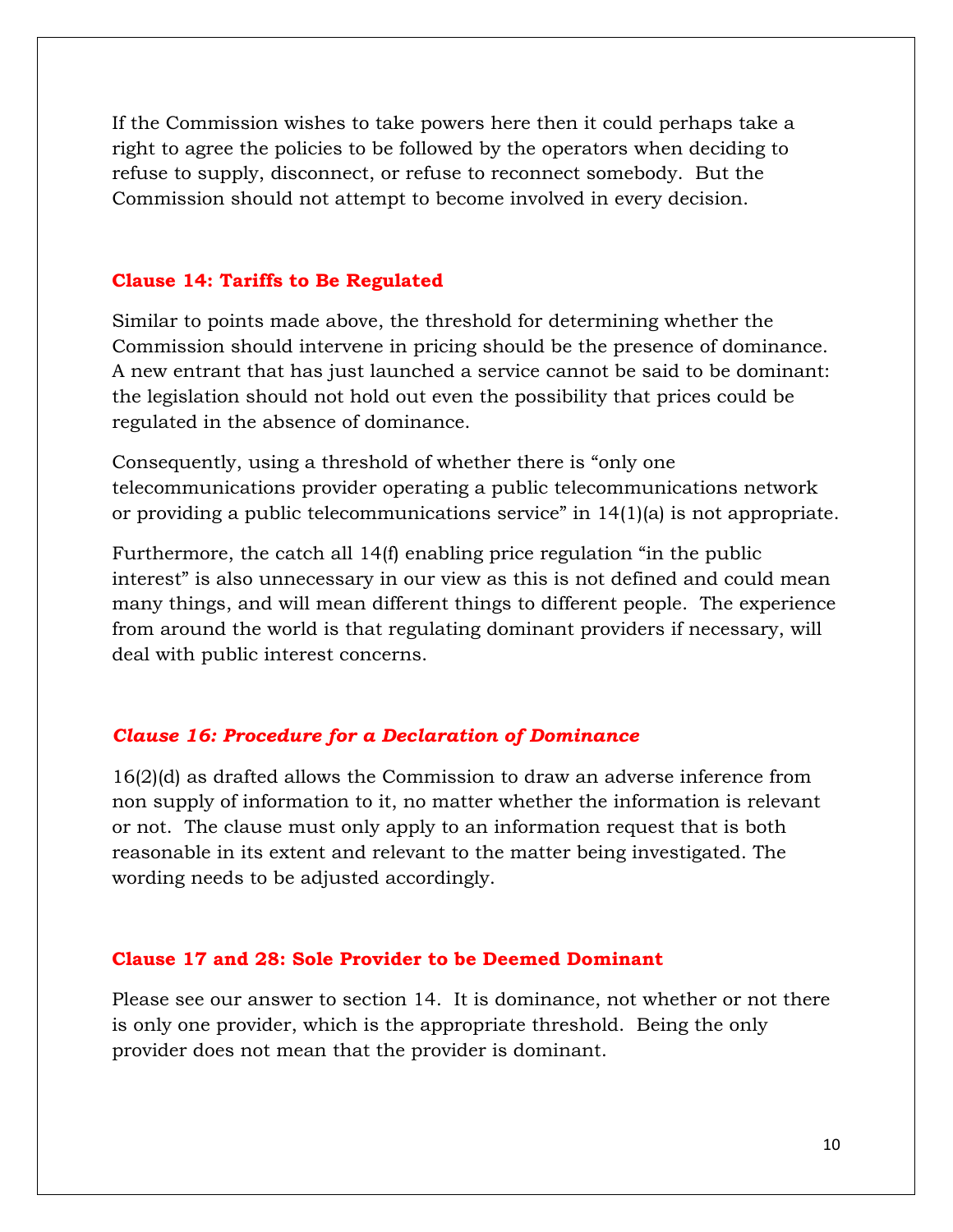### **Clause 18: Presumed Dominance**

On either side of the Atlantic the thresholds for a presumption of dominance differ and the approach has differed historically. We understand that the United States Department of Justice's view is that dominance should not be presumed unless the firm has 60 to 70% market share. The European Court of Justice uses a 50% threshold. This reflects the less interventionist approaches in the United States versus the more interventionist policies in Europe.

In any event, the greater the burden that the Commission proposes to impose on firms which are found to be dominant, the higher the threshold should be, as the impact of making an incorrect finding of dominance on the affected firm would be that much greater. We suggest that a presumption of dominance should require at least 60% market share.

# **Clause 30: Commission Power to Regulate Where it Appears Just and Reasonable**

Consistent with our comments above, price regulation should be limited to particular markets in which particular providers are found dominant. It is only when the provider is found dominant that it becomes just and reasonable, perhaps, to regulate tariffs. By reserving itself powers to regulate beyond this the Commission threatens the future of the industry it regulates, and the Commission's ability to regulate in priority areas given the strain on its resources given what, in the absence of any proper basis that we are aware of for this, would amount to the arbitrary regulation of the pricing of nondominant providers. The "regulator of the pricing of non-dominant providers is competition.

#### **Clause 31: Tariff Applications**

We see no case for requiring a provider to file a tariff application for approval for a new service (31(2)). We do not see what the Commission can hope to gain by this regulation and think that pricing in this instance should be left to the provider. If the issue is for example aimed at the bundling of new services with services in which a provider has market power, provision is already made elsewhere in the draft Regulations to deal with such circumstances.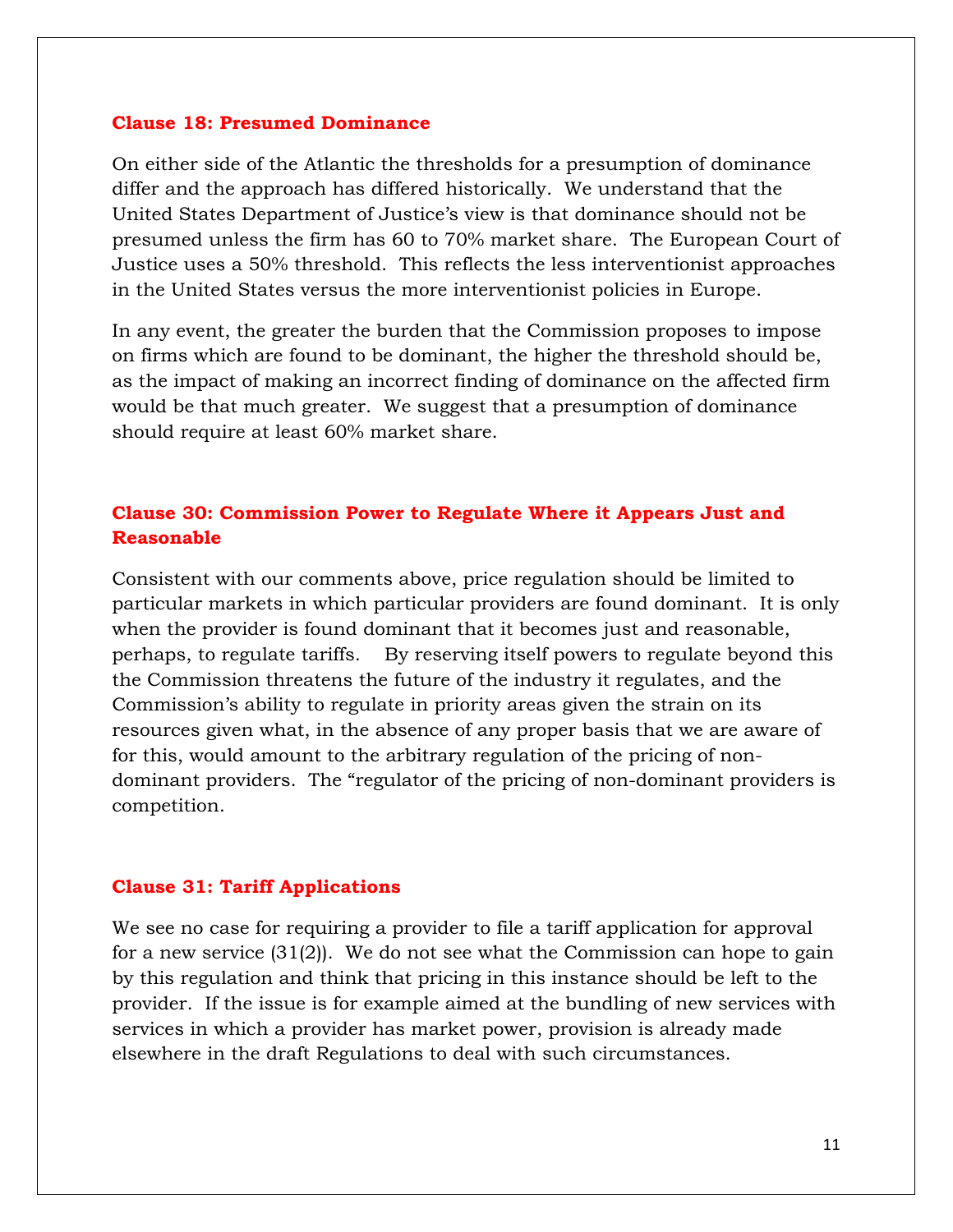Consistent with previous comments, neither do we see any case for requiring (32(d)) a sole provider to apply to change the tariff for a service. The sole provider could be a new entrant providing an innovative service and have very few customers. The test should be whether the provider is dominant in a relevant market.

## **Clause 32: Procedures for approval of tariff application**

Clause 32(3) is inappropriately worded since it does apply to sole providers without dominance. The Commission/ECTEL should not suggest that even a non-dominant and possibly very small firm should have to determine the long run average incremental costs of its services for reasons explained previously. The cost could be astronomical relative to a small firm's revenue, and would be extremely high by any person's measure. Non-dominant providers must be allowed to price at any level they see fit, and even provide services for nothing for a period if they think that is how they can compete. Non dominant firms cannot, by definition, harm the market with their pricing strategies. They will only invigorate it.

Clause 32(6) – in a similar vein to previous comments made, adverse inferences should only be possible if the information request was both reasonable and relevant to the matter being investigated. The legislation should not provide a loophole to allow for fishing expeditions, which is the case given the current manner in which it has been drafted. The wording should be changed accordingly

## **Clause 35: Market Trials**

Non dominant providers should be free to carry out as many market trials as they wish on whatever basis they wish within the parameters of cross industry general consumer protection legislation. These providers cannot cause harm to the market through trialing services.

The proposed restrictions that have been proposed – eg limiting market trials or promotions to two per year - are arbitrary and antithetical to competition.

If the Commission wishes to take any powers in respect of dictating the terms of market trials they must be confined to dominant providers; to do otherwise will result in a chilling effect on the market place.